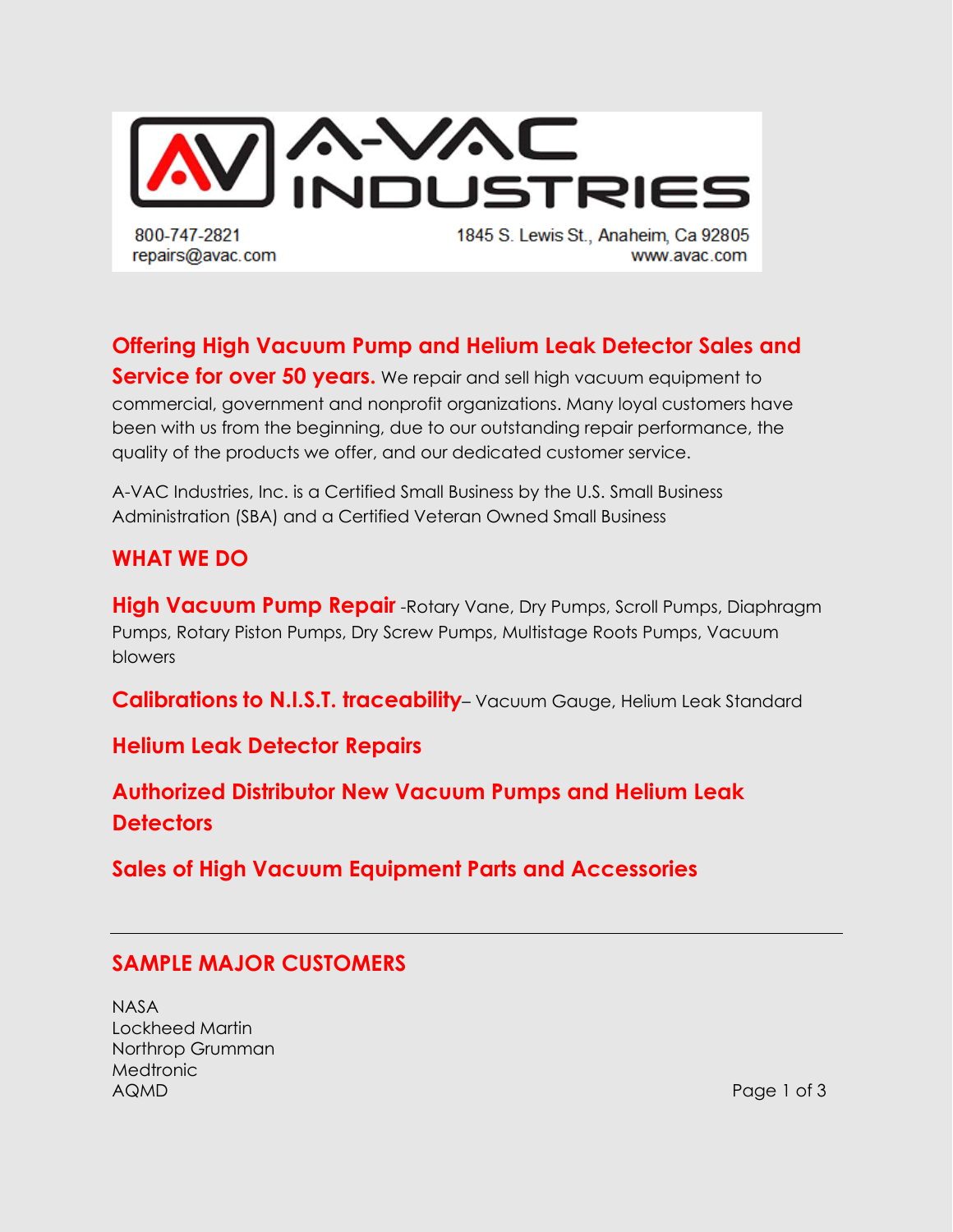Raytheon US Navy Lawrence Livermore National labs US Dept of Energy Oakridge National Labs

### **ASSOCIATIONS & CERTIFICATIONS**

AVS American Vacuum Society Member SVS Society of Vacuum Coaters Member AVEM American Society of Vacuum Equipment Mfg Society Member Certified Small Business by the U.S. Small Business Administration SBA Certified Veteran Owned Small Business Certified SAM System for Award Management Government **Contractor** BBB Accredited

#### **NAICS CODES**

**333914** Measuring, Dispensing, and Other Pumping Equipment Manufacturing

**811310** Commercial and Industrial Machinery and Equipment (except Automotive and Electronic) Repair and Maintenance

**334413** Semiconductor and Related Device Manufacturing

**334516** Analytical Laboratory Instrument Manufacturing

**333242** Semiconductor Machinery Manufacturing

**333415** Air-Conditioning and Warm Air Heating Equipment and Commercial and Industrial Refrigeration Equipment Manufacturing

**333241** Food Product Machinery Manufacturing

**423860** Transportation Equipment and Supplies (except Motor Vehicle) Merchant **Wholesalers**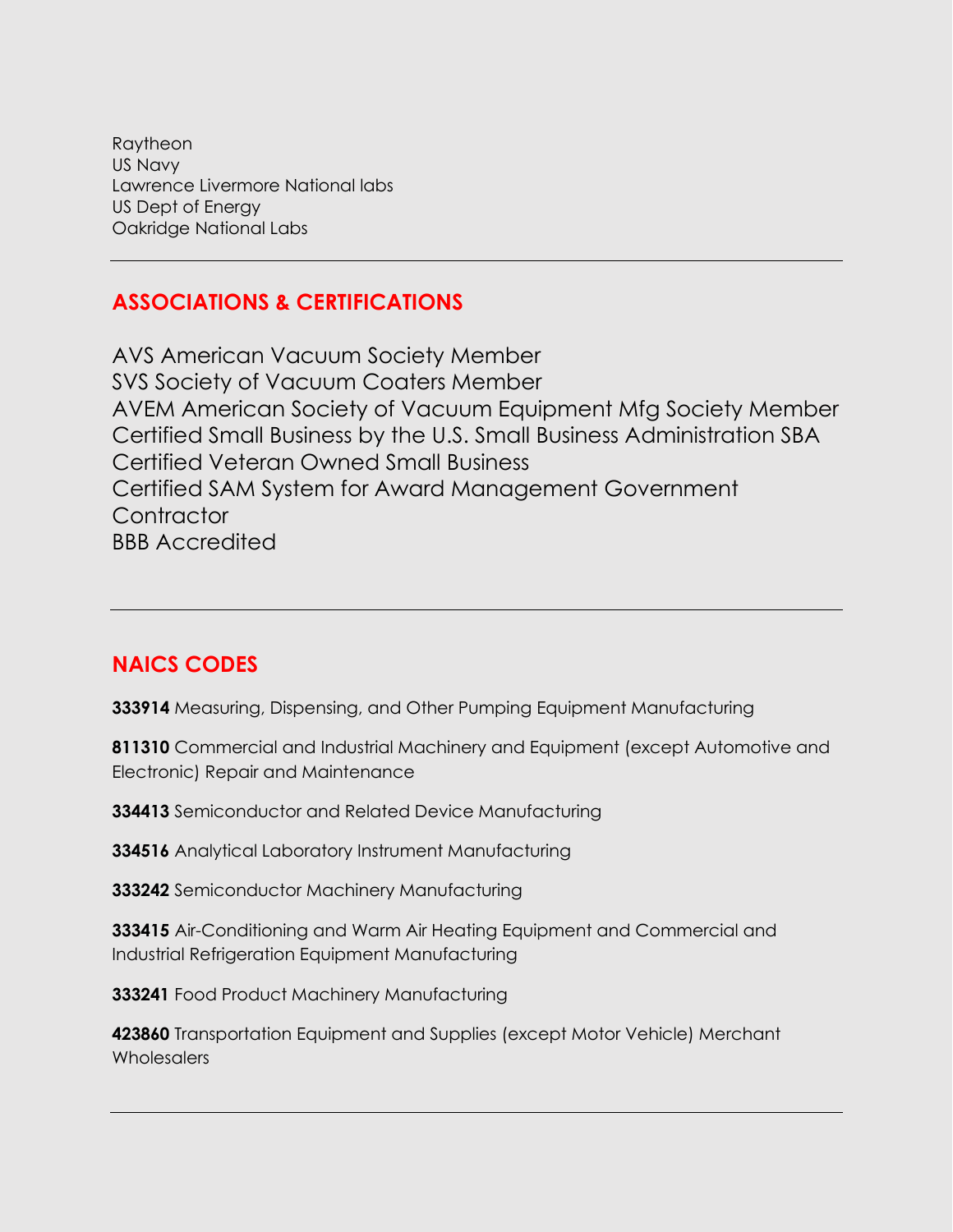## **CAGE CODE**

1Q293 Page 2 of 3

#### **SAMPLES AUTHORIZED DISTRIBUTER / RESELLER** Elmo<br>Rietschle **VARIAN ULVAC** Savant



Registered company name: A-VAC Industries, Inc.

Date of incorporation: November 23, 2004

State of Incorporation: California

Corporation Type: C

DUNS number: 010682771

Contact A-VAC at 800-747-2821 or